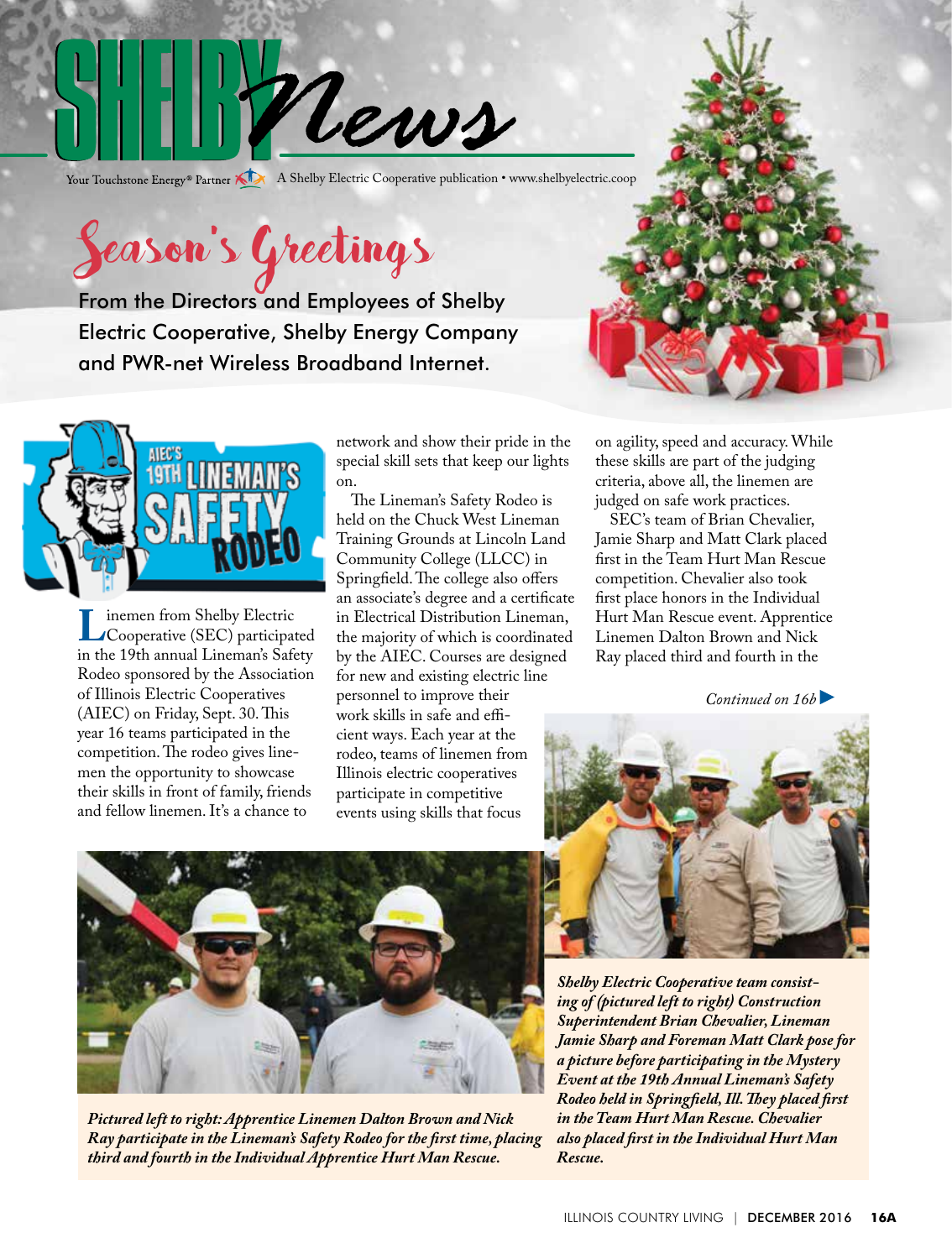#### **SHELL Plews** *Safety Rodeo continued from 16a*

Individual Apprentice Hurt Man Rescue.

 "We have regular safety and training meetings as our linemen's safety is the highest priority we place on our guys. The Lineman's Safety Rodeo is a good place to hone skills and work on techniques," said SEC's Manager of Operations Terry Oldham.

 Line personnel competed in five team events and three individual events. Team events included Hurt Man Rescue, Egg Climb (linemen climb a 30-foot pole with a raw egg in their mouth), H-Structure Obstacle Course and two Mystery Events. Individual linemen and apprentices competed in the Egg Climb, Hurt Man Rescue and

H-Structure Obstacle Course. Scores for each event use a 100 point scale and are based upon completion time and proper execution of the task including safe work practices. Deductions were made to a team or individual's overall performance score due to such things as slipping when climbing poles, dropping tools or executing inappropriate procedures or methods.

 Overall, the cooperative team placed eighth out of 16 teams. Congratulations to our linemen on their team and individual efforts.



*Brian Chevalier moves into position to participate in the team Mystery Event.*



**Just in time for Christmas, PWR-net is offering free basic installation (a \$99 value) during the month of December only. Use PROMO CODE 4610 when ordering. Phone 1.877.994.2323 or email subscriberinterest@pwr-net.coop.**

> A service of Shelby Electric Cooperative Your Touchstone Energy<sup>®</sup> Partner





P.O. BOX 560 Shelbyville, IL 62565 **Phone: 217-774-3986 or 1-800-677-2612 www.shelbyelectric.coop twitter.com/YourCoop facebook.com/YourCoop**

**Office Hours:** 7:00 a.m. - 4:00 p.m.



Offices Closed Your cooperative offices will be closed on December 23 and 26 to celebrate Christmas. Offices will also be closed onJanuary 2 to celebrate New Year's Day.

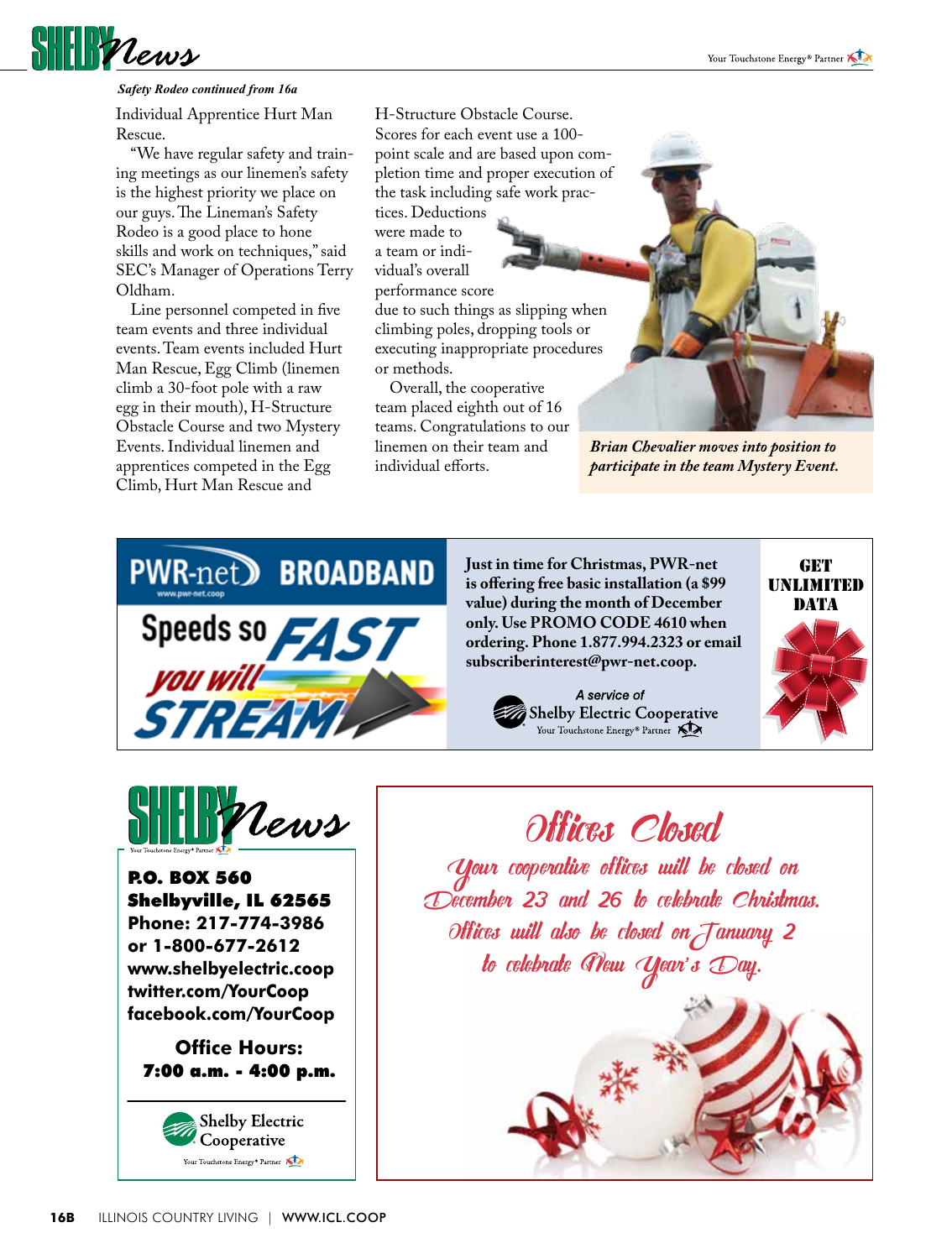#### $\text{HIPV}$

# **The face of Shelby Energy Company retires**

**P**rofessional sports teams are called franchises. The same can be said of companies like McDonalds or Starbucks. They are divisions of a larger company that are privately owned. For example, the Chicago Bears are a franchise of the National Football League (NFL).

 In the NFL, a team can retain a free agent by placing a franchise tag on them, thus they are promoted as the "face of the franchise."

 While Shelby Energy Company isn't privately owned and it is definitely not an NFL team, Office Manager Janet Orr could be considered the face of Shelby Energy Company. Janet probably isn't a household name to many of you who are reading this article; but to the 2,000 Shelby Energy customers, she is the first person you encounter when visiting their office and the person you talk to when calling in. She was there when the company started in April, 1994 and after 22 years of dedicated service, Janet said goodbye as she retired in November.

 You might think 22 years of service in one industry is quite an accomplishment; but for Janet, this was the start of a second career in the propane industry. She came to Shelby Energy after 28 years at Thermogas, giving her 50 years experience in the propane field.

 "When Shelbyville Thermogas was purchased by nationally-owned Ferrellgas, several people lost their jobs. I was fortunate when the opportunity to work for the newly formed LP gas subsidiary of Shelby Electric Cooperative became available," explained Janet. "Steve Shoaff and the late Wayne Bunch, who I worked with at Thermogas, were also a part of the newly formed Shelby Energy Company."

 Working as a customer service representative, then transitioning to



*Janet Orr retired in November.*

office manager for Shelby Energy, Janet saw a lot of changes over the course of her 22-year career. "Our first customer was Harold Abel of rural Windsor, which quickly turned into 500 customers and currently there are approximately 2,000 propane users. In 2014, we upgraded the accounting software. In order to reduce "clutter" from a 20-year-old program, I chose to manually input all the customers and tank files. That was probably the biggest challenge I faced during my time here. We have recently become mobile ready, taking the manual component of writing tickets by hand to automatically printing them with laptops synced to a central computer," said Janet. "We also started selling Generac whole-house generators and acquired a local oil company, providing bulk oil supplies to homes, farms and businesses."

 Growing up in Taylorville, where she still lives today, Janet pretty much learned the trade on the job. "I didn't have any formal college education after high school. I learned as I went and enjoyed the challenges along the way. I guess you could say I'm self-taught and I'm very appreciative of the opportunities this job

*The original Shelby Energy Company crew, pictured left to right, Steve Shoaff, Janet Orr and the late Wayne Bunch.* 



afforded me," noted Janet.

 Janet isn't quite sure yet what she will do in retirement. Although she hinted catching up on Grey's Anatomy is in the plans, she made it clear she would not become a couch potato. She wants to spend time traveling and visiting family. Janet, who is widowed, was married to Larry "Ace" Orr for 48 years and has two daughters and five grandchildren.

 "I will miss the work because I really enjoyed what I was doing and I will miss all the great people I worked with and met on my 50-year journey. What I will probably miss most of all are the great customers I was able to serve while employed by Shelby Energy Company," concluded Janet.

 As an avid Cub fan, she was excited to head into retirement with the Chicago Cubs winning the World Series!

*Your cooperative family and friends wish you good health and best wishes. Congratulations on your retirement, Janet!*